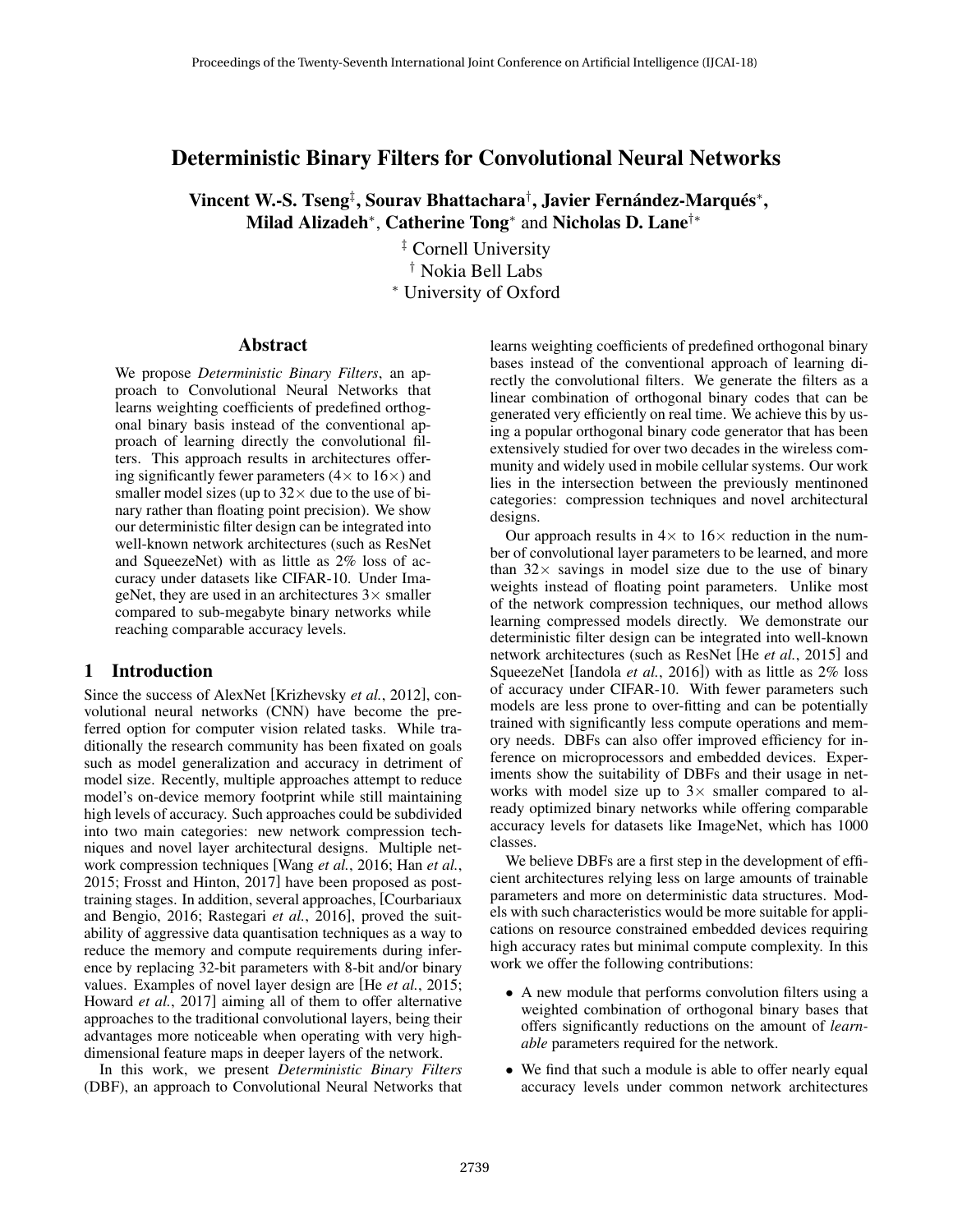and datasets, making it a viable model choice, and providing insights into filter design moving forward.

- The ability to trade-off model size for low-complexity compute, this is a unique characteristic important for low-memory platforms.
- The number of parameters needed to be updated during training can be greatly reduced since we only need to update the weights and not the entire filter, leading to a faster training and inferences stages.

# 2 Related Work

Our study of DBFs for CNNs touch upon the following areas of deep neural network research.

Novel Filter Design. The design of filters within convolutional networks is critical to the effectiveness of such networks in discriminative tasks, and have significant downstream implications for efficiency (e.g., requirements for memory and compute). Earlier work [Jarrett *et al.*, 2009] showed random kernels with no learning achieving decent performance in Caltech-101. Similarly, other works [Saxe *et al.*, 2011; Pinto *et al.*, 2009] make use of random filters to show that in addition to the convolutional filters, the network architecture plays a fundamental role in the learning process. Moreover, [Saxe *et al.*, 2011] argued that some performance of certain state-of-the-art methods can be attributed to the their architecture alone. All of these demonstrate the ability for filters despite not being learned from data during training. More closely to our filter design is the LBCNN (Local Binary CNN) module [Juefei-Xu *et al.*, 2017] that use pre-defined sparse local binary filters that also do not need to be updated during training. However, a critical difference in our design is our ability to generate DBFs on the fly through efficient algorithms that enable significantly smaller model sizes as light-weight compute operations replaces in-memory overhead (critical for embedded and mobile scenarios with low memory footprints). LBCNN modules also cannot directly replace conventional filters in existing architectures as requires a two stage approximation of convolution. This may not be applicable to all architectural designs. In comparison, our DBFs can be trivially applied to common architectures.

Binary Networks. Adoption of network architecture designs that include binary filters and weights are also a promising direction. Under this approach parameters are represented with only one bit, reducing the model size by  $32\times$ . Although such methods offer small model size and inference efficiency they do not necessarily reduce the amount of parameters as offered by our deterministic binary filters. Expectation BackPropagation (EBP) [Soudry *et al.*, 2014] proposes a variational Bayes method for training deterministic Multilayer Neural Networks, using binary weights and activations. This and a similar approach [Esser *et al.*, 2015] give great speed and energy efficiency improvements. However, the improvement is still limited as binarised parameters were only used for inference. Many other proposed binary networks suffer from the problem of not having enough representational power for complex computer vision tasks, e.g. BNN [Courbariaux and Bengio, 2016], DeepIoT [Yao *et al.*, 2017], eBNN [McDanel *et al.*, 2017] are unable to support the complex ImageNet dataset seen in our results.

Network Architecture Optimization. Many attempts towards optimizing network architectures for more efficient training, inference and parameter exist. One direction in quantization involves taking a pre-trained model and normalizing its weights to a certain range. This is done in [Vanhoucke *et al.*, 2011] which uses an 8 bits quantization to store activations and weights. Other works such as [Han *et al.*, 2015] and [Wang *et al.*, 2016] are a conglomerate of multiple clustering, quantisation and word encoding techniques that have been proven to work well in large architectures such as AlexNet and ResNet. In addition to compressing weights in neural networks, researchers have also been exploring more light-weight architectures: SqueezeNet uses  $1 \times 1$  filters in combination with  $3 \times 3$  filters, reducing the model to  $50 \times$ smaller than AlexNet while maintaining the same accuracy levels; *bottleneck* layers, introduced in ResNet, that aims to reduce the number operations and parameters of convolutional layers by reducing the number of channels of the input tensor using 1×1 filters; or *MobileNets* [Howard *et al.*, 2017] that make use of depthwise convolutional layers and result in lightweight networks suitable for embedded vision applications. SparseSep [Bhattacharya and Lane, 2016b] adds sparsification to both convolutional and dense layers resulting in highly compact model representations.

Deep Learning for embedded platforms. Energy efficiency and low computational complexity are two major requirements that algorithms must fulfil when deploying them in memory and compute restricted platforms [Lane *et al.*, 2015] and they become a major concern when considering the commercialization of such applications. Embedded deep learning applications, often instantiated as wearables, exist for a diverse range applications including vision [Mathur *et al.*, 2017; Suleiman *et al.*, 2017], audio [Fernandez-Marques *et al.*, 2018; Georgiev *et al.*, 2017] and activity recognition [Tahavori *et al.*, 2017; Bhattacharya and Lane, 2016a]. We refer the interested reader to [Lane *et al.*, 2017] and [Sze *et al.*, 2017] for a deeper evaluation of the challenges associated with this area of research.

# 3 Deterministic Binary Filters

In this section, we introduce a novel approach of performing convolution operations and present an efficient algorithm for training the parameters. Specifically, we design a convolution layer, where all filter kernels are generated using a linear superposition of a predefined bases set of binary orthogonal vectors. Fewer number of tunable parameters generates a model with a smaller memory footprint, which is particularly suitable for deployment on resource-constrained wearable or IoT devices. The properties of the binary codes used to generate the filters also makes it possible to implement convolu-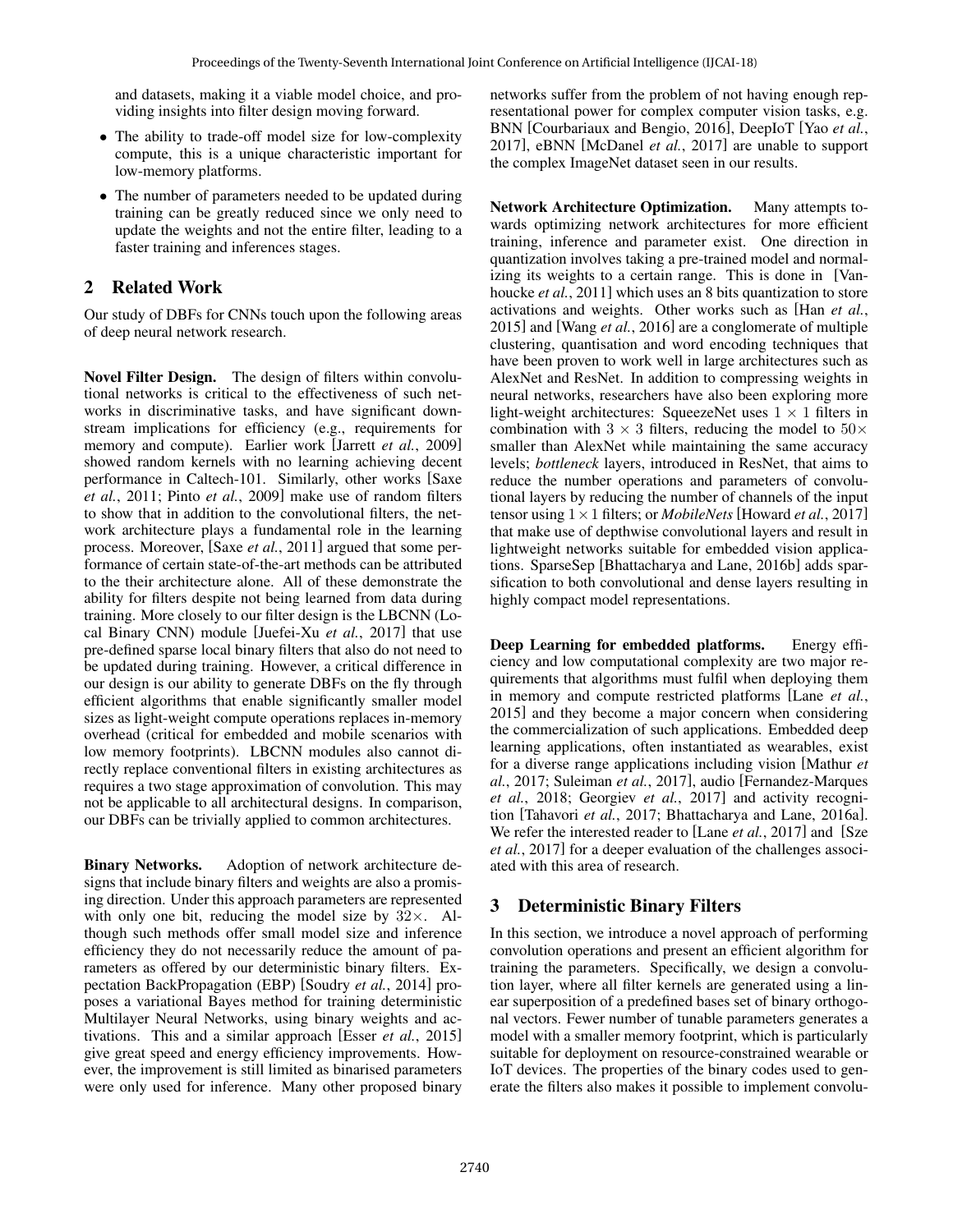

Figure 1: Overview of representing a convolution kernel using a set of binary mutually orthogonal basis vectors. The convolutional kernel (on the left) can be represent accurately using linear superposition of all the binary vectors (patches) presented on the right. The coefficient or strength of a binary vector used in the reconstruction is given on top of the patches.

tions without explicitly having the filters allocated in RAM, therefore allowing efficient runtime on embedded devices.

In this work we employ *orthogonal variable spreading factor* (OVSF) codes to generate filters for the convolution layer. The presented technique can also be applied to the fully connected layer parameters, however, we only focus on convolution layers in this work. In the following three sub-sections we present the main intuition behind representing convolution kernels with OVSF codes, present technique to efficiently use the codes to generate kernels and lastly describe the featuremaps generation process.

#### 3.1 OVSF Codes: Overview

A point  $x \in \mathbb{R}^N$  can be represented by the span of a set of N mutually orthogonal set of vectors or bases  ${B_i}_{i=1}^N (B_i \in$  $\mathbb{R}^N$ ), where  $\forall i, j$ , and  $i \neq j$ ,  $\mathbf{B_i} \perp \mathbf{B_j}$ . In other words, any point in  $\mathbb{R}^N$  can be presented as a linear combination of the basis vectors as:

$$
\boldsymbol{x} = \sum_{i=1}^{N} \alpha_i \cdot \boldsymbol{B_i}, \tag{1}
$$

where,  $\alpha_i$  is the coefficient or strength for the  $i^{th}$  basis vector.

Without a loss of generality, we can apply the same linear superposition strategy when generating the hypermatrix or tensor that would become our convolutional filter. To gain computational or representational benefits, we can enforce certain properties on the bases set. For instance, in this work we only consider binary basis vectors, i.e.,  $B_i \in$  $\{-1, +1\}^N$ ,  $\forall i$ . For illustration, in Figure 1 we present a scenario when a random filter of dimension  $4 \times 4$  is represented accurately by a set of 16 binary and mutually orthogonal basis vectors. The coefficients for individual binary vectors are presented on the top of each patches. Note that, for illustration purpose we only consider  $2D$  filters, whereas in practice the filters used in convolution layers are 3D.



Figure 2: Code Tree for OVSF Code Generation

To achieve this filter representation, we require a techniques for efficiently generating the basis vector set. Specifically, given the dimensionality of a filter, the bases generation technique should output all the orthogonal binary vectors for the convolution parameter space. This bases generator should have the following properties: (i) capable of generating all the bases for any space regardless of its dimensionality, (ii) employs a deterministic procedure, i.e., for a given dimension, the basis vectors set remains invariant, (iii) being efficient such that it can be used in real-time applications on embedded devices.

#### OVSF Codes

For the purpose of generating convolutional kernels, while meeting the above mentioned conditions, we use the algorithm presented in [Adachi *et al.*, 1998]. The OVSF codes have been extensively studied in the wireless community [Andreev *et al.*, 2003; Rintakoski *et al.*, 2004; Kim *et al.*, 2009; Purohit *et al.*, 2013] and widely used in W-CDMA based 3G<sup>1</sup> mobile cellular systems to provide multi-user network access. Their simplicity and efficiency on-silicon implementation makes them suitable for real-time implementation on powerconstrained devices. OVSF codes are binary  $\{-1, +1\}$ , orthogonal to each other and of length  $L = 2^l, l \in \mathbb{N}$ . Figure 2 shows OVSF bases at different *l* values generated as a recursive process in a binary tree [Adachi *et al.*, 1997].

#### 3.2 Filter Generation Process

Unlike in standard CNNs, our architecture does not learn convolutional filters directly. Instead, it learns the coefficient for the basis vectors needed to generate the convolutional filters. Note that the dimension of the OVSF code is the same as the N filters, which is  $W \times H \times C$ , where W and H are the width and height of the filters<sup>2</sup>, and  $C$  is the number of channels.

For any given code length  $L$ , there are  $L$  different OVSF codes (as observable in Figure 2). Therefore, to generate a filter of dimensions  $dim = W \times H \times C$ , our generator could output at most dim different codes that would form a basis of  $\mathbb{R}^{dim}$ . Intuitively, by combining all OVSF codes of

<sup>&</sup>lt;sup>1</sup>3GPP TS 25.213, v 3.0.0, Spreading and modulation (FDD), Oct. 1999

<sup>&</sup>lt;sup>2</sup>In this work we only consider square filters with dimension of the form  $2^l$ .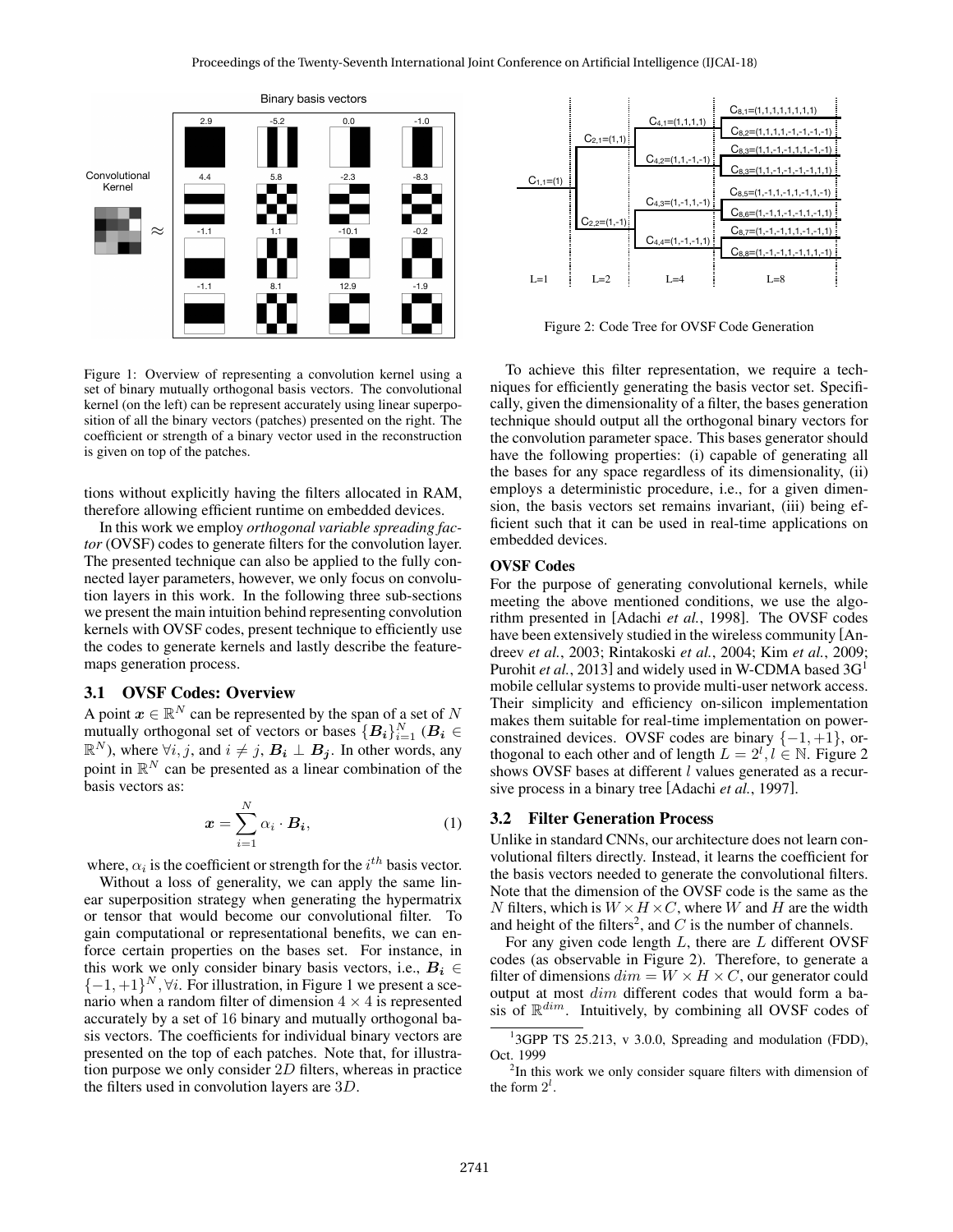

Figure 3: From OVSF codes to DBFs. Each code  $b_i^k$  is first reshaped to match the final filter dimensions, becoming  $\tilde{b}_i^k$ . Then, the reshaped codes in  $b_i$  are combined using the weights  $\alpha_i$ .

ter of that dimension. On the other hand, using fewer OVSF ansion.c<br>ult in a c a given dimension  $dim$  we could perfectly represent any fil-Figure - would result in a coarser representation of the target fil-<br>the Multimature of the target filter. Mathematically, the quality of a filter generated by combination of OVSF codes could be measured as:

$$
E_k = ||f'_k - f_k||_2^2 = \left\| \sum_{i=0}^{\lfloor \rho \cdot l \rfloor} \alpha_k^i B_k^i - f_k \right\|_2^2 < \epsilon, \quad (2)
$$

where  $\rho \in [0, 1]$  is the ratio of codes to use in order to approximate filter  $f_k$ , l is the total number of OVSF codes of length  $l = WHC$ ,  $\boldsymbol{B_k}^i$  is the *i*th OVSF code and  $\alpha_j^i \in \mathbb{R}$  its associated weight.  $\epsilon$  is the difference between the the approximated DBF,  $f'_k$ , and the real filter,  $f_k$ . Intuitively,  $\epsilon \to 0$  as we increase the ratio of binary codes used. When  $\rho \neq 1$ , the product  $p \cdot l$  is rounded to the nearest integer value.

#### Filter Generation Stages

During training, the set of weights  $\{\alpha\}_{i=1}^N$  that pre-multiply each of the OVSF codes are learnt via backpropagation [Le-Cun *et al.*, 1989]. At inference time, the generated filter  $f'_k$ can be treated as any other standard floating-valued convolutional filter. The filter generation process using OVSF bases and the learned weights is didactically illustrated in Figure 3. This process involves: generation of  $\left| \rho \cdot l \right|$  OVSF codes of length  $l = W \times H \times C$ ; reshape each code in order to match the shape of the filter; and combine them using the learnt weights  $\{\alpha\}_{i=1}^N$ .

#### The Importance of Ratios

One of the main focus of our evaluation is the study of how  $\rho$  impacts on the performance of our models. This parameter, that can be independently set for each convolutional layer in the network, is directly proportional to the number of learnable parameters  $N$  in a given layer. As an example, when  $\rho = 0.5$ , the filter would be generated using half of the OVSF codes and, therefore, our network would only require to learn half to the weights.

#### OVSF Limitations

By design, OVSF codes must be of length  $L = 2^l, l \in \mathbb{N}$ . This means that commonly used filter dimensions such as  $3\times$ 3 or  $5 \times 5$  are not a possibility. We overcome this limitation by only using a portion of the elements in each OVSF code. For example, in order to construct a  $3 \times 3 \times 1 \times 1$  filter, we and combination stages as shown in Figure 3. This approach would first generate OVSF codes of length  $4 \times 4 \times 1 \times 1$ ; then keep 9 out of the 16 dimensions; and proceed with the reshape results in pseudo-OVSF codes that are no longer orthogonal to each other. We call these codes *square-pseudo* OVSF, sp-OVSF for brevity. In Section 4, we empirically show that the generated filters perform well even though the codes used are no longer mutually orthogonal.

Algorithm 1 Training with DBFs

**Input:** A minibatch of inputs labels and labels $(X, Y)$ , a dictionary of orthogonal binary bases  $\{B_1, B_2, ..., B_k\}$  for each convolution filter and learning rate  $\eta$ . **Output:** Updated coefficients  $\{\alpha_1^{t+1}, \alpha_2^{t+1}, ..., \alpha_k^{t+1}\}$  for each of the binary filters. for  $l = 1$  to L do 1. Forward Propagation:  ${B_1, B_2, \ldots, B_k} \leftarrow \text{OVSF}(n, k)$  $\hat{\bm{f}}^t \leftarrow \alpha_1^t \bm{B}_1 + \alpha_2^t \bm{B}_2 + \ldots + \alpha_k^t \bm{B}_k$ Compute  $X * f^t$  $\triangleright *$  is the convolution operation. 2. Backward Propagation: for  $i=1$  to k, do  $\frac{\partial L}{\partial \alpha_i^t} = \sum_{j=1}^n \frac{\partial L}{\partial \bm{f}_j^t}$  $\frac{\partial \bm{f}_j^t}{\partial \alpha_i^t}$ 3. Coefficient Update: for  $i=1$  to k  $\alpha_i^{t+1} \leftarrow \alpha_i^t - \eta \frac{\partial L}{\partial \alpha_i^t}$ 

#### 3.3 Model Training and Optimization

In the following we describe the main steps involved in the training of the proposed architecture. We use stochastic gradient descent (SDG) to update all the tunable parameters in the architecture and an overview of the training process is presented in Algorithm 1. During the forward pass, we first generate individual filters, and then follow the conventional CNN inferencing to compute the loss. However, during the backward pass, we only update the coefficients  $\{\alpha\}_{i=1}^N$ , but not the binary basis vectors. The loss propagates to each of the layers from the output layer, and the gradient of each coefficient with respect to the the total loss is calculated using chain rule, i.e.:

$$
\frac{\partial L}{\partial \alpha_i} = \sum_{j=1}^n \frac{\partial L}{\partial f_j} \frac{\partial f_j}{\partial \alpha_i} \tag{3}
$$

where L is the loss,  $f_i$  is the convolution filter. During the forward propagation in the next iteration, the filters is generated using the updated coefficients.

Convolution kernel generation using OVSF codes as binary basis vectors can be easily integrated to existing architectures, such as fully CNNs, ResNet or any architecture employing convolutions. Therefore, existing architectures can be trained faster, as we have smaller number of free parameters to update, and can have better inference time.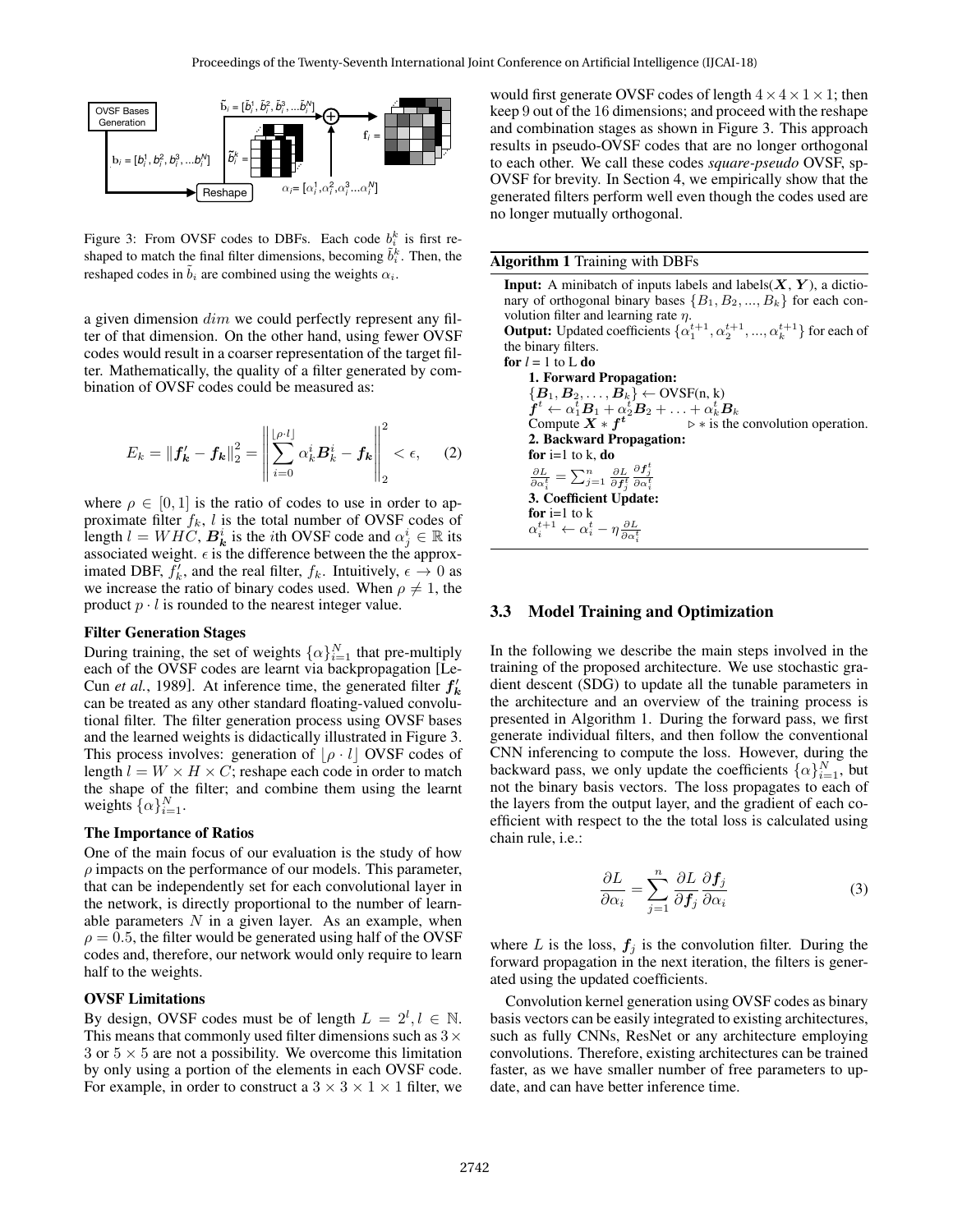#### 3.4 Inference

The convolution operations within a layer, using the set of OVSF codes, can be summarized as:

$$
F_k^O = \left(\sum_{i=1}^{\lfloor \rho \cdot l \rfloor} \alpha_k^i \cdot \mathbf{B}_k^i\right) * F^I,
$$
\n(4)

where,  $F^I$  is the input feature-map and  $F^O_k$  is the output feature-map for filter k,  $B_k^i$  and  $\alpha_k^i$  are the binary vector and corresponding coefficient while representing the  $k^{th}$  filter. Interestingly, we can use the linearity of the convolution operation and compute the same output feature-map as follows:

$$
F_k^O = \sum_{i=1}^{\lfloor \rho \cdot l \rfloor} \alpha_k^i \cdot \left( \mathbf{B}_k^i * F^I \right),\tag{5}
$$

These two formulations allow two distinct architecture deployment methods that are suitable in two different application scenarios. In the first case, we generate a static version of the model, employing Equation 4, and in the latter case, for resource constrained devices, we instantiate a dynamic version of the architecture where the OVSF codes are generated on the fly and then used during convolution convolutions as in Equation 5. In the following we describe the two cases.

Explicit Filter Generation. In scenarios with sufficient ondevice memory to store the model in memory, the DBFs could be generated, and therefore allocated in memory, as part of a initialization stage during model deployment and set-up. After this, the inference stage would be identical to that of any other CNN architecture.

On-the-fly convolutions. Due to the nature of the filter generation process by combining OVSF codes using weighting coefficients learned during training we could bypass the generation and allocation of the filters during model deployment. These filters would no longer need to be explicitly generated. Instead, since our model has the weighting coefficient and we can generate OVSF codes very efficiently, we can subdivide the operations of a convolutional layer into smaller operations that are less memory taxing. Effectively, this strategy trades memory for computations.

#### 4 Evaluation

In this section we validate the usage of DBFs in convolutional networks for the task of image classification. Here we:

- Compare the performance of two popular CNNs architectures when using filters generated from OVSF codes against standard fully-learnable filters.
- Make use of DBFs a as model size reduction strategy.
- Validate the usage of sp-OVSF codes that would permit the usage of filter with arbitrary dimensionality.

#### 4.1 Datasets

We conducted our experiments on three popular datasets, ImageNet, CIFAR-10 and MNIST. ImageNet is a large-scale image classification dataset, which contains 1000 categories and a total of 1.33 million color images. These images vary in dimension and resolution and are generally resized and cropped to  $224 \times 224$  images. The dataset is divided into training and validation data, with 1.28 million images and 50,000 images, respectively. The CIFAR-10 dataset contains  $60,000$   $32 \times 32$ color images in 10 classes, with 6,000 images per class. There are 50,000 training images and 10,000 test images, with equal number of images per class in both training set and test set. The MNIST dataset consists of  $28\times28$  grayscale images of handwritten digits, with 60,000 training images and 10,000 test images.

#### 4.2 Experimental Setup

Filters generated using OVSF codes can be used in any CNN for both training and inference. In order to validate the representation capabilities of these filters, we substitute the standard convolutional layers of two popular CNN architectures, ResNet and SqueezeNet, and train them on CIFAR-10 for 250 epochs. We used batch size of 128, initial learning rate of 0.1 with decay factor of  $0.1$  at epochs  $\{90, 150, 190, 220\}$ . We applied standard dat augmentation: random image cropping, random mirroing and image normalization. We evaluate our architecture on two configuration of ResNet with 18 and 34 layers. The architectures evaluated in this section were originally designed for ImageNet, here, they have been adapted to the dimensionality of the CIFAR-10 dataset. This adaptation consist on reducing the filter dimensions and stride of the input convolutional layer.

Quality of OVSF filters. Given that OVSF codes are limited to be of length  $2^l, l \in \mathbb{N}$ , we have modified the spatial dimensions (width and height) of all the  $3\times3$  and  $7\times7$  the convolutional filters in ResNet and SqueezeNet, and replace them with  $4\times4$  and  $8\times8$  filters, respectively. In Table 1 (right) we compare the accuracy levels reached for each architecture when learning filters directly and when using the proposed OVSF filter generation stage.

sp-OVSF: Overcoming  $2^l$  limitation. Despite not being the focus of this work, we evaluated the suitability of OVSF codes to generate filters whose dimensions are not a  $2^l$ , e.g. those with spatial dimensions  $3 \times 3$  or  $5 \times 5$ . To achieve this, each time we require an OVSF code of  $l'$ , we first generate the shortest OVSF code of dimensionality  $2^l > l'$ , and then clip it. The resulting set of sp-OVSF codes are no longer orthogonal to each other, limiting the performance of the generated filters. In Table 1 (left) we should that these codes can still be use to generate convolutional filters.

The impact of ratios. The nature of the filter generation process using OVSF codes permits, by means of a hyperparameter, choose how many bases use to generate each convolutional filter. This hyperparamter is represented in Eq. 2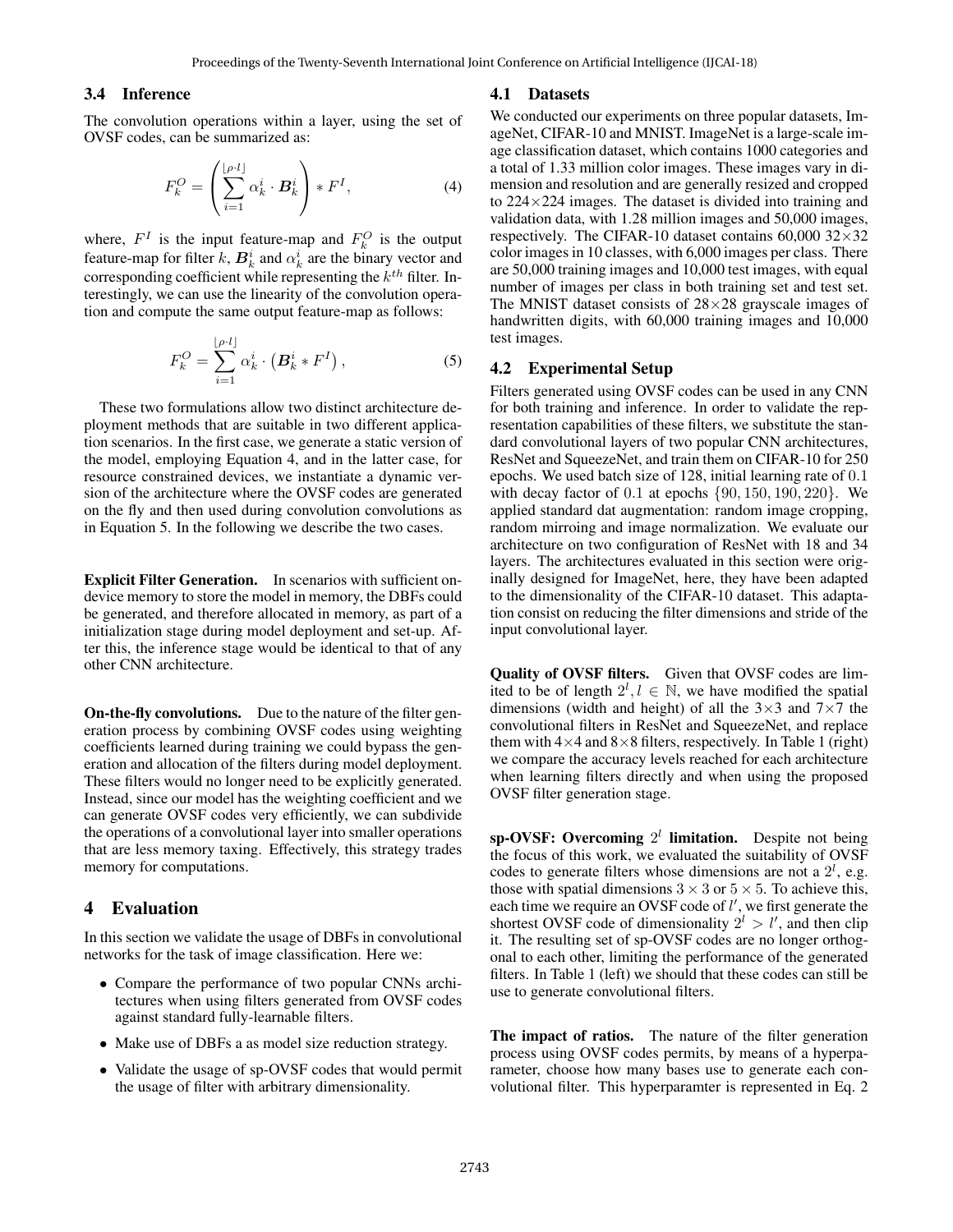

Figure 4: A three layers DBF Module.

as  $\rho$ . Lower  $\rho$  values results in fewer trainable parameters and a more efficient inference stage at the cost of generating coarser filters and a potential drop in accuracy. We evaluated the effect of using coarser filters on ResNet-18, ResNet-34 and SqueezeNet. These results are shown in Table 2. Reducing  $\rho$  effectively reduces the number of weights,  $\alpha$  in Eq.2, needed to generate the filter and therefore resulting in a smaller model, as shown in Table 3. An architecture with DBF and  $\rho = 1$  has the same model size as it would have with standard filters.

A new CNN architecture. We designed a new CNN architecture using DBFs. We will refer to it as *DBFNet*. Macroarchitecturally, it borrows from SqueezeNet in the sense that after an initial convolution and max-pooling layer, the remaining of the pipeline is comprised of a three cascades of convolutional modules separated by max-pooling layers. We call these blocks *DBF Modules* and consist of three stacked OVSF convolutional layers with a bypass connection. Our network is comprised of eight DBF Moudles arranged similarly to SqueezeNet's *FireModules*. Figure 4 shows a generic DBF Module in isolation with explicit filter generation. When part of a network, a single OVSF code generator is enough to generate the convolutional filters of the entire network. This architecture is evaluated on MNIST, CIFAR-10 and ImageNet at different  $\rho$  values. The results are shown in Table 4. On ImageNet we used learning rate of 0.1 and decay factor of 0.1 every 30 epochs for a total of 100 epochs using bach size 64. For CIFAR-10 and MNIST datasets we used batch size of 128, the same initial learning rate and decay factor but decaying it at epochs {40, 70, 90}. No pre-processing or data augmentation was applied.

### 4.3 Results

We have proven that, despite the simplicity of the filter generation process using binary OVSF codes, CNNs can perform as well as if filters were learnt directly, like most CNNs do. As we described in Eq.2, the proposed DBFs are as good as any other standard convolutional filter. This is shown in Table 1 (left). We have validated this on two popular deep convolutional architectures, ResNet and SqueezeNet.

#### Using Coarser DBFs

Networks using DBFs in their convolutional layers can adjust their memory footprint by tuning  $\rho$ . This parameter can be set independently for each convolutional layer and is used to determine the number of OVSF codes a generator should output

| Architecture              | Acc. $(\%)$ | Architecture          | Acc. $(\%)$ |
|---------------------------|-------------|-----------------------|-------------|
| ResNet-18                 | 91.15       | ResNet-18             | 90.68       |
| $ResNet-18_{DBF}$         | 91.02       | $ResNet-18_{sp-OVSF}$ | 89.12       |
| ResNet-34                 | 92.46       | ResNet-34             | 92.53       |
| $ResNet-34_{DBF}$         | 92.32       | $ResNet-34sp-OVSF$    | 91.30       |
| SqueezeNet                | 91.16       | SqueezeNet            | 91.22       |
| SqueezeNet <sub>DBF</sub> | 91.33       | $SqueezeNetsp-OVSF$   | 90.25       |

Table 1: Evaluation on CIFAR-10 when filters are (left) either of dimensionality  $2<sup>l</sup>$  and (right) when maintaining the original filter dimensions. DBFs are generated with  $\rho = 1$ . In each table, every pair of architectures (e.g. ResNet-18 and ResNet-18 $_{\text{DBF}}$ ) uses the same filter dimensions accross layers and the same model size.

in order to generate a given convolutional filter. We demonstrate that even a  $4\times$  reduction in the number of parameters of popular architectures such as ResNet and SqueezeNet can result in only 2% accuracy loss. In our experiments we found that reducing  $\rho$  for deeper convolutional layer has a lesser impact on accuracy than in the first layers of the network. Concretely,  $\rho$  was set to 6.25% for the last two layers in ResNet- $34_{\text{DBF}}$  in the set up where, on average,  $\rho = 0.25$ . On the other hand, shallower layers kept  $\rho = 1$ .

| Architecture                     | $100\%$ | 75%   | 50\%  | 35%   | 25%   |
|----------------------------------|---------|-------|-------|-------|-------|
| $ResNet-18_{DBF}$                | 91.02   | 90.46 | 89.34 | 89.11 | 88.02 |
| $ResNet-34_{DRF}$                | 92.32   | 92.92 | 91.43 | 91.31 | 89.88 |
| <b>SqueezeNet</b> <sub>DBF</sub> | 91.33   | 91.28 | 91.17 | 89.89 | 89.22 |

Table 2: Evaluation of different architectures using DBFs generated with different average  $\rho$  values (%) on CIFAR-10.

| Architecture              | $100\%$ | 75%  | 50%  | 35%  | 25%  |
|---------------------------|---------|------|------|------|------|
| $ResNet-18_{DBF}$         | 1.37    | 1.02 | 0.69 | 0.48 | 0.34 |
| $ResNet-34_{DBF}$         | 3.39    | 2.54 | 1.70 | 1.19 | 0.85 |
| SqueezeNet <sub>DBF</sub> | 4.41    | 3.31 |      |      |      |

Table 3: Model size (MB) of architectures using DBFs with different average  $\rho$  values (%). Accuracy values are shown in Table 2.

To our advantage,  $\rho$  and the number of learnable parameters are tightly correlated for any architecture using DBFs. This is evidenced in Table 3. Convolutional filters of deeper layers tend to be considerably larger than those in shallower layers, as is the case in ResNet and SqueezeNet. Consequently, these filters represent a seizable portion of the total model size. By means of the parameter  $\rho$  their impact in model size can be lessened and, as previously exemplified for the case of ResNet-34<sub>DBF</sub>, it is possible to achieve  $16\times$  memory impact reduction of certain layers while maintaining good accuracy results.

Finally, we show that the benefits of using an architecture with OVSF-based filters are also applicable when the image classification task is considerable more challenging, as is the case with in the ImageNet dataset. Table 4 shows the performance of DBFNet on various image classification dataset at different  $\rho$  values.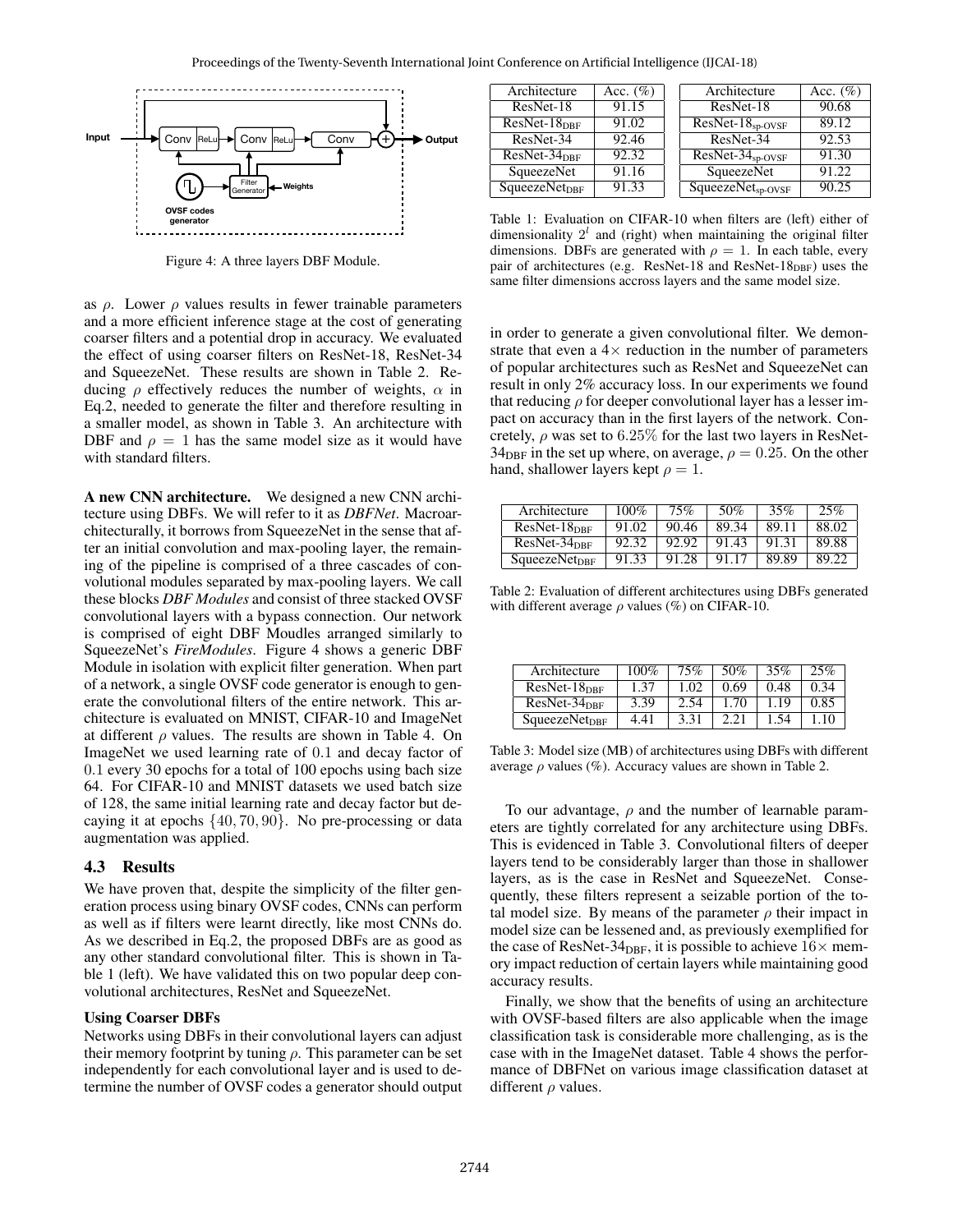| <b>Dataset</b> | $100\%$   | 70%       | 50%       | 25%       |
|----------------|-----------|-----------|-----------|-----------|
| <b>MNIST</b>   | 99.6      | 99.6      | 99.6      | 99.5      |
| $CIFAR-10$     | 89.7      | 88.3      | 88.0      | 85.5      |
| ImageNet       | 55.1/78.5 | 53.3/77.3 | 50.4/74.8 | 40.5/65.7 |
| Size (MB)      | 10.32     | 7.25      | 5.16      | 2.58      |

Table 4: Accuracy (%) of our DBFNet in three popular image datasets at different  $\rho$  values (expressed as %). For ImageNet, accuracy values are shown as Top-1/Top-5.

# 5 Benefits of Deterministic Binary Filters

In the following section we present the main benefits of using the binary basis vectors for the construction of convolution filters and its effect during inference and training time.

# 5.1 Fewer Parameters

Results from Section 4 show that networks using DBFs offer significant parameter savings. Table 2 shows that  $4 \times$  reduction in the number of total learnable parameters is possible. By means of parameter  $\rho$  we can adjust the memory impact of each layer individually, resulting in  $16\times$  memory savings in the deeper layers of the networks while maintaining their dimensionality. We believe these results can be improved by forcing the set of coefficients that pre-multiply each OVSF bases to be sparse in a layer by layer.

We demonstrated the feasibility of DBFs to reduce the model size of already small architectures, in the order of 1-4 MB in size. Our technique brings model size to levels achievable by binary networks. In Table 5 we compare ResNet-18 using DBFs to two popular binary networks. BinaryConnect's results use deterministic binarization. Our technique is capable of providing similar levels of accuracy while reducing the model size to sub-MB levels. Similarly, we compare in Table 6 BinaryConnect and BWN [Rastegari *et al.*, 2016] against our DBFNet when evaluated on ImageNet. DBFNet performs better than BinaryConnect while being  $3\times$  smaller.

| Architecture                               | Accuracy $(\% )$ | Size (MB) |
|--------------------------------------------|------------------|-----------|
| <b>BinaryConnect</b>                       | 90.1             | 0.73      |
| <b>BNN</b>                                 | 89.85            | 0.73      |
| ResNet-18 <sub>DBF</sub> ( $\rho = 0.35$ ) | 89.11            | 0.48      |

Table 5: Comparison in terms of accuracy and model size of binary architectures and floating-valued architectures using DBF. Results are shown for CIFAR-10.

| Architecture              | Top-1 $(\%)$ | Top-5 $(\%)$ | Size (MB) |
|---------------------------|--------------|--------------|-----------|
| <b>BinaryConnect</b>      | 35.4         | 61.0         | 7.8       |
| DBFNet ( $\rho = 0.125$ ) | 36.5         | 61.9         | 2.2       |
| <b>BWN</b>                | 56.8         | 79.4         | 7.8       |
| DBFNet ( $\rho = 0.7$ )   | 53.3         | 77.3         | 73        |

Table 6: Comparison in terms of accuracy and model size of binary architectures and DBFNet. Results are shown for ImageNet.

#### 5.2 Inference Efficiency

During inference, the overhead of using binary bases is marginal. Bases can be generated once and used across all convolutional layers. This does not impose a big memory footprint as bases are binary and they can be densely packed into bytes and occupy  $8 \times$  less space.

When these bases are expanded and combined to form the full-precision kernel we do not need to store any of the intermediate values and the run-time memory required is the same as any normal convolutional layer. However, since convolution operation is distributive and associative with scalar multiplication one can change the order of operations and do convolution of input with binary bases first and then scale and combine the results. While this approach normally does not make sense given the significant cost of convolution operation, it can be efficient in architectures with binary inputs where the convolution operation is reduced to XORing and bit counting [Rastegari *et al.*, 2016].

#### 5.3 Training Efficiency

The main benefits of using Deterministic Binary Filters come from their ability to reduce memory and computation footprints without a significant drop in the recognition accuracy. From the previous section we see that across different datasets the proposed architecture can achieve high accuracy while only considering a fraction of the OVSF codes. This allows for a significant reduction int the number of tunable convolution parameters, in our case only the coefficients, and generates a very compact model size, which is ideal for embedded deployment. As we need a smaller number of parameters to tune, the model becomes less prone to overfitting than the corresponding static version of the architecture. An architecture with DBFs runs faster backward pass, thereby reducing the overall training procedure significantly.

#### 6 Conclusion

We have presented *Deterministic Binary Filters*, an new approach to constructing modules within CNNs that only requires learning of weighting coefficients with respect to a predefined orthogonal binary basis. Significant savings result in comparison to conventional convolutional filters that are learned entirely from data. With fewer parameters such models are less prone to over-fitting and can be potentially trained with significantly less compute operations and memory needs. DBFs provides important new insights in the design of low-complexity models that maintain high accuracy level for discriminative image tasks with implications for training and inference efficiency.

### Acknowledgements

This work was supported in part by the UK's Engineering and Physical Sciences Research Council (EPSRC) with grants EP/M50659X/1, EP/N509711/1 and EP/R512333/1.

### References

[Adachi *et al.*, 1997] F. Adachi, M. Sawahashi, and K. Okawa. Tree-structured generation of orthogonal spreading codes with different lengths for forward link of ds-cdma mobile radio. *Electronics Letters*, 33(1):27–28, Jan 1997.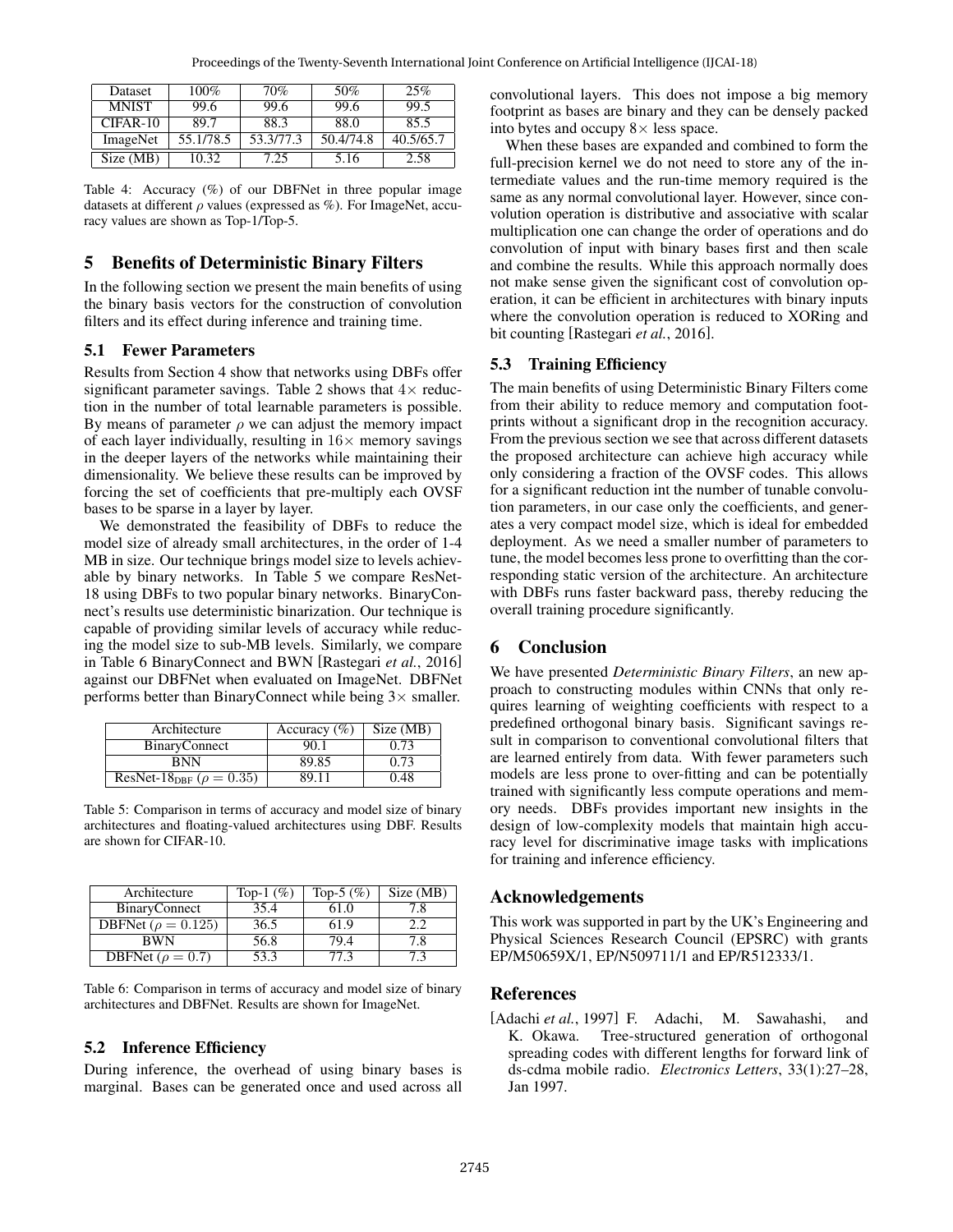- [Adachi *et al.*, 1998] Fumiyuki Adachi, Mamoru Sawahashi, and Hirohito Suda. Wideband ds-cdma for next-generation mobile communications systems. *IEEE communications Magazine*, 36(9):56–69, 1998.
- [Andreev et al., 2003] Boris D. Andreev, Edward L. Titlebaum, and Eby G. Friedman. Orthogonal code generator for 3g wireless transceivers. In *Proceedings of the 13th ACM Great Lakes Symposium on VLSI*, GLSVLSI '03, pages 229–232, New York, NY, USA, 2003. ACM.
- [Bhattacharya and Lane, 2016a] S. Bhattacharya and N. D. Lane. From smart to deep: Robust activity recognition on smartwatches using deep learning. In *2016 IEEE International Conference on Pervasive Computing and Communication Workshops (PerCom Workshops)*, pages 1–6, March 2016.
- [Bhattacharya and Lane, 2016b] Sourav Bhattacharya and Nicholas D. Lane. Sparsification and separation of deep learning layers for constrained resource inference on wearables. In *Proceedings of the 14th ACM Conference on Embedded Network Sensor Systems CD-ROM*, SenSys '16, pages 176–189, New York, NY, USA, 2016. ACM.
- [Courbariaux and Bengio, 2016] Matthieu Courbariaux and Yoshua Bengio. Binarynet: Training deep neural networks with weights and activations constrained to +1 or -1. *CoRR*, abs/1602.02830, 2016.
- [Esser *et al.*, 2015] Steve K Esser, Rathinakumar Appuswamy, Paul Merolla, John V. Arthur, and Dharmendra S Modha. Backpropagation for energy-efficient neuromorphic computing. In *Advances in Neural Information Processing Systems 28*, pages 1117–1125. Curran Associates, Inc., 2015.
- [Fernandez-Marques et al., 2018] Javier Fernandez-Marques, Vincent T.-S. Tseng, Sourav Bhattacharya, and Nicholas D. Lane. On-the-fly deterministic binary filters for memory efficient keyword spotting applications on embedded devices. In *Proceedings of the 2nd International Workshop on Deep Learning for Mobile Systems and Applications*, EMDL '18. ACM, 2018.
- [Frosst and Hinton, 2017] Nicholas Frosst and Geoffrey E. Hinton. Distilling a neural network into a soft decision tree. *CoRR*, abs/1711.09784, 2017.
- [Georgiev *et al.*, 2017] Petko Georgiev, Nicholas D. Lane, Cecilia Mascolo, and David Chu. Accelerating mobile audio sensing algorithms through on-chip gpu offloading. In *Proceedings of the 15th Annual International Conference on Mobile Systems, Applications, and Services*, MobiSys '17, pages 306–318, New York, NY, USA, 2017. ACM.
- [Han *et al.*, 2015] Song Han, Huizi Mao, and William J. Dally. Deep compression: Compressing deep neural network with pruning, trained quantization and huffman coding. *CoRR*, abs/1510.00149, 2015.
- [He *et al.*, 2015] Kaiming He, Xiangyu Zhang, Shaoqing Ren, and Jian Sun. Deep residual learning for image recognition. *CoRR*, abs/1512.03385, 2015.
- [Howard *et al.*, 2017] Andrew G. Howard, Menglong Zhu, Bo Chen, Dmitry Kalenichenko, Weijun Wang, Tobias Weyand, Marco Andreetto, and Hartwig Adam. Mobilenets: Efficient convolutional neural networks for mobile vision applications. *CoRR*, abs/1704.04861, 2017.
- [Iandola *et al.*, 2016] Forrest N. Iandola, Matthew W. Moskewicz, Khalid Ashraf, Song Han, William J. Dally, and Kurt Keutzer. Squeezenet: Alexnet-level accuracy with 50x fewer parameters and <1mb model size. *CoRR*, abs/1602.07360, 2016.
- [Jarrett *et al.*, 2009] Kevin Jarrett, Koray Kavukcuoglu, Marc'Aurelio Ranzato, and Yann LeCun. What is the best multi-stage architecture for object recognition? In *IEEE 12th International Conference on Computer Vision, ICCV 2009*, 2009.
- [Juefei-Xu *et al.*, 2017] Felix Juefei-Xu, Vishnu Naresh Boddeti, and Marios Savvides. Local binary convolutional neural networks. In *Computer Vision and Pattern Recognition (CVPR), 2017 IEEE Conference on*, volume 1, 2017.
- [Kim *et al.*, 2009] S. Kim, M. Kim, C. Shin, J. Lee, and Y. Kim. Efficient implementation of ovsf code generator for umts systems. In *2009 IEEE Pacific Rim Conference on Communications, Computers and Signal Processing*, pages 483–486, Aug 2009.
- [Krizhevsky *et al.*, 2012] Alex Krizhevsky, Ilya Sutskever, and Geoffrey E Hinton. Imagenet classification with deep convolutional neural networks. In *Advances in Neural Information Processing Systems 25*, pages 1097–1105. Curran Associates, Inc., 2012.
- [Lane *et al.*, 2015] Nicholas D. Lane, Sourav Bhattacharya, Petko Georgiev, Claudio Forlivesi, and Fahim Kawsar. An early resource characterization of deep learning on wearables, smartphones and internet-of-things devices. In *Proceedings of the 2015 International Workshop on Internet of Things Towards Applications*, IoT-App '15, pages 7–12, New York, NY, USA, 2015. ACM.
- [Lane *et al.*, 2017] N. D. Lane, S. Bhattacharya, A. Mathur, P. Georgiev, C. Forlivesi, and F. Kawsar. Squeezing deep learning into mobile and embedded devices. *IEEE Pervasive Computing*, 16(3):82–88, 2017.
- [LeCun *et al.*, 1989] Y. LeCun, B. Boser, J. S. Denker, D. Henderson, R. E. Howard, W. Hubbard, and L. D. Jackel. Backpropagation applied to handwritten zip code recognition. *Neural Comput.*, 1(4):541–551, December 1989.
- [Mathur *et al.*, 2017] Akhil Mathur, Nicholas D. Lane, Sourav Bhattacharya, Aidan Boran, Claudio Forlivesi, and Fahim Kawsar. Deepeye: Resource efficient local execution of multiple deep vision models using wearable commodity hardware. In *Proceedings of the 15th Annual International Conference on Mobile Systems, Applications, and Services*, MobiSys '17, pages 68–81, New York, NY, USA, 2017. ACM.
- [McDanel *et al.*, 2017] Bradley McDanel, Surat Teerapittayanon, and H. T. Kung. Embedded binarized neural net-